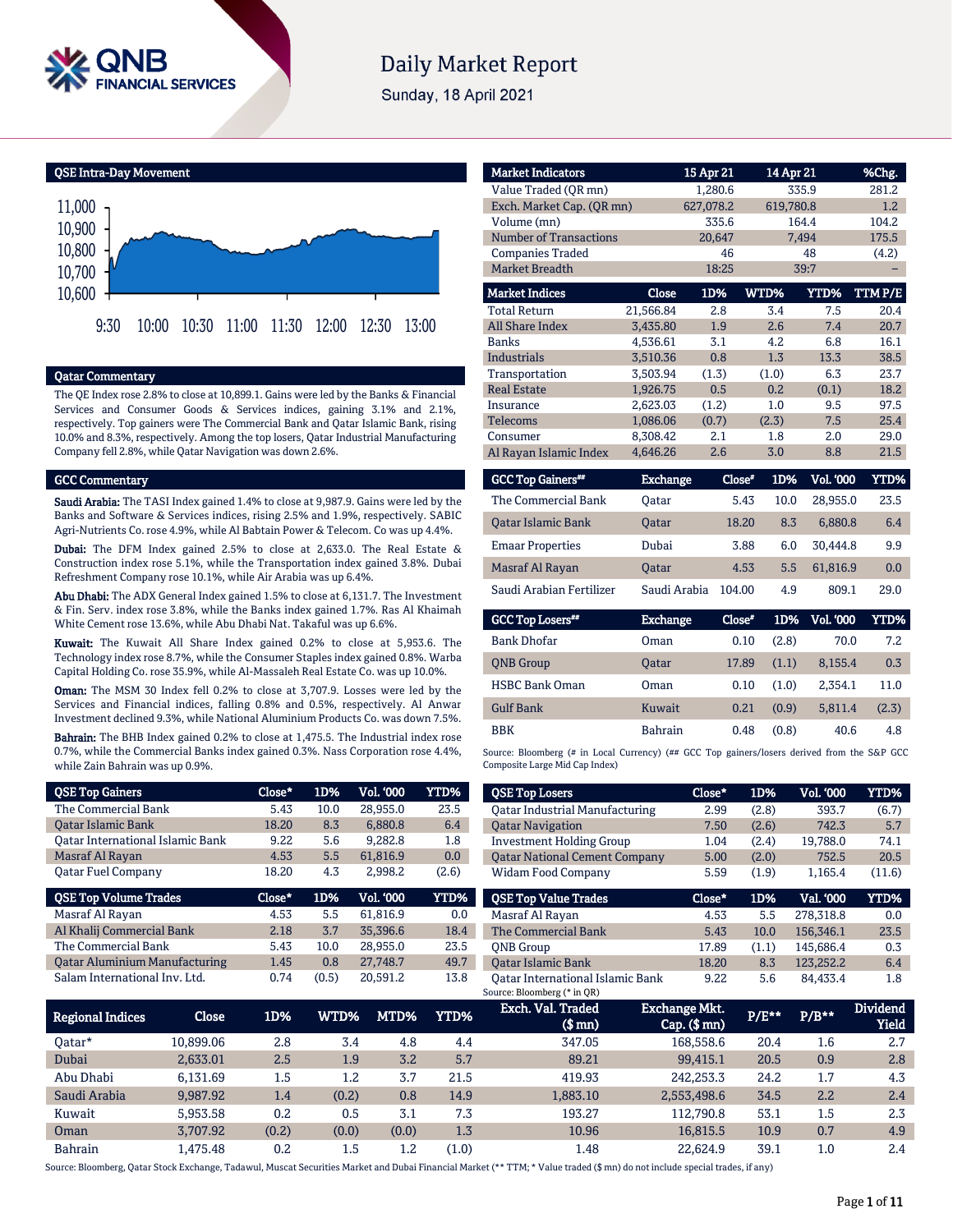# Qatar Market Commentary

- The QE Index rose 2.8% to close at 10,899.1. The Banks & Financial Services and Consumer Goods & Services indices led the gains. The index rose on the back of buying support from Arab and Foreign shareholders despite selling pressure from Qatari and GCC shareholders.
- The Commercial Bank and Qatar Islamic Bank were the top gainers, rising 10.0% and 8.3%, respectively. Among the top losers, Qatar Industrial Manufacturing Company fell 2.8%, while Qatar Navigation was down 2.6%.
- Volume of shares traded on Thursday rose by 104.2% to 335.6mn from 164.4mn on Wednesday. Further, as compared to the 30-day moving average of 294.4mn, volume for the day was 14.0% higher. Masraf Al Rayan and Al Khalij Commercial Bank were the most active stocks, contributing 18.4% and 10.5% to the total volume, respectively.

| <b>Overall Activity</b>        | Buy %* | Sell %* | Net (QR)          |
|--------------------------------|--------|---------|-------------------|
| Oatari Individuals             | 27.19% | 39.91%  | (162, 825, 431.4) |
| <b>Oatari Institutions</b>     | 19.60% | 34.13%  | (186, 112, 879.3) |
| Oatari                         | 46.79% | 74.04%  | (348, 938, 310.7) |
| <b>GCC Individuals</b>         | 0.72%  | 2.16%   | (18,396,111.7)    |
| <b>GCC</b> Institutions        | 2.59%  | 4.36%   | (22,698,724.6)    |
| <b>GCC</b>                     | 3.31%  | 6.52%   | (41,094,836.3)    |
| Arab Individuals               | 6.23%  | 5.87%   | 4,681,349.9       |
| <b>Arab Institutions</b>       | 0.01%  | 0.03%   | (264, 036.0)      |
| Arab                           | 6.24%  | 5.90%   | 4,417,313.9       |
| <b>Foreigners Individuals</b>  | 2.71%  | 2.89%   | (2,401,969.4)     |
| <b>Foreigners Institutions</b> | 40.95% | 10.65%  | 388,017,802.5     |
| <b>Foreigners</b>              | 43.66% | 13.55%  | 385,615,833.1     |

Source: Qatar Stock Exchange (\*as a % of traded value)

### Ratings, Earnings Releases, Global Economic Data and Earnings Calendar

#### Ratings Updates

| Company                             | Agency | Market    | Type*      | Old Rating | New Rating | <b>Rating Change</b> | Outlook | <b>Outlook Change</b> |
|-------------------------------------|--------|-----------|------------|------------|------------|----------------------|---------|-----------------------|
| Abu Dhabi National<br>Insurance Co. | S&P    | Abu Dhabi | LT-LIC/FSR | A-7A-      |            |                      | Stable  | -                     |

Source: News reports, Bloomberg (\* LT – Long Term, ST – Short Term, FSR- Financial Strength Rating, FCR – Foreign Currency Rating, LCR – Local Currency Rating, IDR – Issuer Default Rating, SR – Support Rating, LC-Local Currency, FBD - Foreign Bank Deposits, LBD - Local Bank Deposits, CRA - Counterparty Risk Assessment, BCA - Baseline Credit Assessment, ABCA - Adjusted Baseline Credit Assessment)

#### Earnings Releases

| Company                                                       | <b>Market</b> | Currency   | Revenue (mn)<br>102021 | % Change<br>YoY | <b>Operating Profit</b><br>(mn) 1Q2021 | % Change<br>YoY          | <b>Net Profit</b><br>(mn) 102021 | % Change<br>YoY |
|---------------------------------------------------------------|---------------|------------|------------------------|-----------------|----------------------------------------|--------------------------|----------------------------------|-----------------|
| Al Batinah Development &<br>Investment Holding Co.#           | Oman          | <b>OMR</b> | 58.9                   | $-40.2%$        |                                        |                          | 48.2                             | N/A             |
| <b>Financial Services Co.#</b>                                | Oman          | <b>OMR</b> | 88.5                   | 26.2%           | -                                      | -                        | (5.3)                            | N/A             |
| Oman United Insurance Co.                                     | Oman          | <b>OMR</b> | 12.1                   | 20.4%           | $\qquad \qquad -$                      | $\qquad \qquad -$        | 0.9                              | $-19.3%$        |
| Oman Flour Mills Co.                                          | Oman          | <b>OMR</b> | 23.9                   | $-10.4%$        | -                                      | -                        | 3.3                              | $-19.2%$        |
| Al-Anwar Investments                                          | Oman          | <b>OMR</b> | 1.8                    | $-10.7%$        | $\qquad \qquad -$                      | $\qquad \qquad -$        | (0.2)                            | N/A             |
| <b>Gulf Mushroom Products Co.</b>                             | Oman          | <b>OMR</b> | 1.8                    | 5.9%            | -                                      | -                        | 0.2                              | 223.9%          |
| Oman Chlorine                                                 | Oman          | <b>OMR</b> | 4.0                    | $-1.2%$         | $\overline{\phantom{m}}$               | $\qquad \qquad -$        | (0.6)                            | N/A             |
| <b>Oman Cables Industry</b>                                   | Oman          | <b>OMR</b> | 53.5                   | 3.0%            | -                                      | -                        | 2.4                              | 54.3%           |
| Taageer Finance Co.                                           | Oman          | <b>OMR</b> | 4.8                    | 3.6%            | $\overline{\phantom{0}}$               | $\overline{\phantom{0}}$ | 0.6                              | $-22.4%$        |
| Al Jazeera Steel Products Co.                                 | Oman          | <b>OMR</b> | 30.2                   | 24.6%           | -                                      | -                        | 2.0                              | 424.2%          |
| <b>Construction Materials Industries &amp;</b><br>Contracting | Oman          | <b>OMR</b> | 1.1                    | 34.9%           | -                                      |                          | 0.2                              | N/A             |
| <b>Gulf International Chemicals#</b>                          | Oman          | <b>OMR</b> | 480.3                  | $-33.0%$        | -                                      |                          | 43.6                             | $-25.9%$        |
| Al Batinah Hotels#                                            | Oman          | <b>OMR</b> | 136.3                  | $-17.3%$        | $\qquad \qquad =$                      | $\overline{\phantom{0}}$ | (108.0)                          | N/A             |
| The National Detergent Co.                                    | Oman          | <b>OMR</b> | 4.9                    | $-11.1%$        | $\overline{\phantom{0}}$               | -                        | 0.2                              | $-28.7%$        |
| National Aluminium Products Co.                               | Oman          | <b>OMR</b> | 8.9                    | $-7.2%$         | $\overline{\phantom{m}}$               | $\overline{\phantom{0}}$ | (0.2)                            | N/A             |
| Shell Oman Marketing Co.                                      | Oman          | <b>OMR</b> | 92.8                   | $-21.4%$        | $\qquad \qquad -$                      | -                        | 1.6                              | 1213.9%         |
| Ubar Hotels & Resorts#                                        | Oman          | <b>OMR</b> | 558.2                  | $-44.3%$        | (207.8)                                | N/A                      | (253.0)                          | N/A             |
| <b>Voltamp Energy</b>                                         | <b>Oman</b>   | <b>OMR</b> | 6.3                    | $-37.1%$        | -                                      | -                        | 0.002                            | $-99.5%$        |
| Majan Glass Co.                                               | Oman          | <b>OMR</b> | 2.6                    | $-3.5%$         | $\qquad \qquad -$                      | $\overline{\phantom{0}}$ | (0.04)                           | N/A             |
| Al Fajar Al Alamia Co.                                        | <b>Oman</b>   | <b>OMR</b> | 16.8                   | 20.1%           | -                                      | -                        | 1.1                              | 552.0%          |
| Galfar Engineering & Contracting                              | Oman          | <b>OMR</b> | 51.5                   | $-11.5%$        | $\overline{\phantom{0}}$               |                          | 1.5                              | N/A             |
| Oman Ceramic Co.#                                             | Oman          | <b>OMR</b> | 435.3                  | $-21.7%$        | $\overline{\phantom{0}}$               | -                        | (129.0)                          | N/A             |

Source: Company data, DFM, ADX, MSM, TASI, BHB. (#Values in Thousands)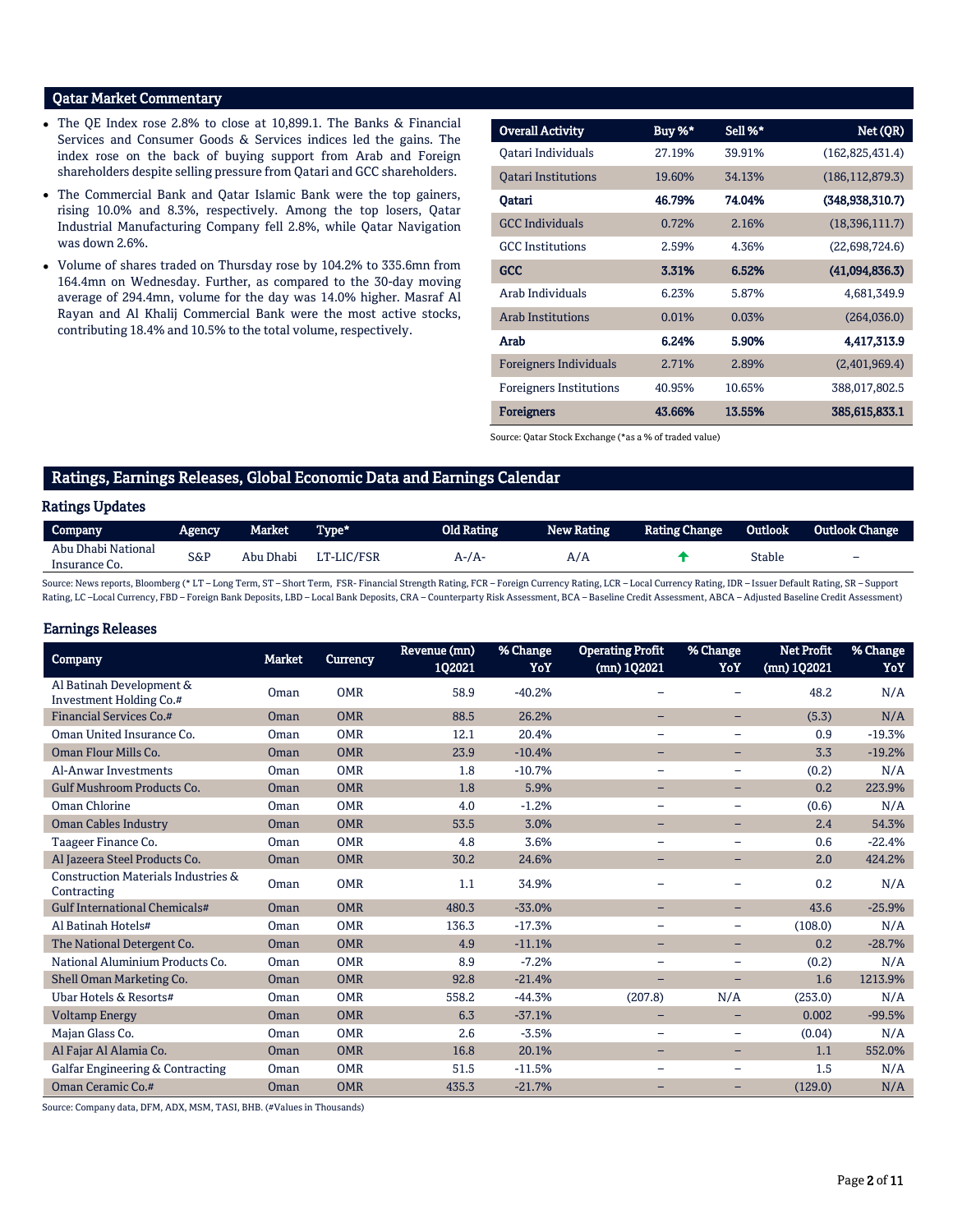# Global Economic Data

| Date  | <b>Market</b> | <b>Source</b>                            | <b>Indicator</b>                 | Period   | Actual | <b>Consensus</b> | <b>Previous</b> |
|-------|---------------|------------------------------------------|----------------------------------|----------|--------|------------------|-----------------|
| 04/15 | US            | Department of Labor                      | <b>Initial Jobless Claims</b>    | $10-Apr$ | 576k   | 700k             | 769k            |
| 04/15 | <b>US</b>     | Department of Labor                      | <b>Continuing Claims</b>         | $03-Apr$ | 3,731k | 3,700k           | 3,727k          |
| 04/15 | US            | <b>Federal Reserve</b>                   | <b>Industrial Production MoM</b> | Mar      | 1.4%   | 2.5%             | $-2.6%$         |
| 04/15 | <b>US</b>     | <b>Federal Reserve</b>                   | <b>Capacity Utilization</b>      | Mar      | 74.4%  | 75.6%            | 73.4%           |
| 04/15 | US            | <b>Federal Reserve</b>                   | Manufacturing (SIC) Production   | Mar      | 2.7%   | 3.6%             | $-3.7%$         |
| 04/16 | <b>EU</b>     | Eurostat                                 | <b>CPI YoY</b>                   | Mar      | 1.3%   | 1.3%             | 0.9%            |
| 04/16 | EU            | Eurostat                                 | CPI MoM                          | Mar      | 0.9%   | 0.9%             | 0.9%            |
| 04/16 | <b>EU</b>     | Eurostat                                 | <b>CPI Core YoY</b>              | Mar      | 0.9%   | 0.9%             | 0.9%            |
| 04/15 | Germany       | German Federal Statistical Office        | CPI MoM                          | Mar      | 0.5%   | 0.5%             | 0.5%            |
| 04/15 | Germany       | <b>German Federal Statistical Office</b> | <b>CPI YoY</b>                   | Mar      | 1.7%   | 1.7%             | 1.7%            |
| 04/15 | France        | <b>INSEE National Statistics Office</b>  | CPI MoM                          | Mar      | 0.6%   | 0.6%             | 0.6%            |
| 04/15 | France        | <b>INSEE National Statistics Office</b>  | <b>CPI YoY</b>                   | Mar      | 1.1%   | 1.1%             | 1.1%            |
| 04/16 | China         | National Bureau of Statistics            | Industrial Production YTD YoY    | Mar      | 24.5%  | 26.5%            | 35.1%           |
| 04/16 | China         | National Bureau of Statistics            | <b>Industrial Production YoY</b> | Mar      | 14.1%  | 18.0%            |                 |

Source: Bloomberg (s.a. = seasonally adjusted; n.s.a. = non-seasonally adjusted; w.d.a. = working day adjusted)

# Earnings Calendar

| <b>Tickers</b> | <b>Company Name</b>                           | Date of reporting 1Q2021 results | No. of days remaining | <b>Status</b> |
|----------------|-----------------------------------------------|----------------------------------|-----------------------|---------------|
| QGTS           | Qatar Gas Transport Company Limited (Nakilat) | 18-Apr-21                        | $\mathbf{0}$          | Due           |
| <b>MARK</b>    | Masraf Al Rayan                               | 19-Apr-21                        | $\mathbf{1}$          | Due           |
| <b>BRES</b>    | Barwa Real Estate Company                     | 20-Apr-21                        | $\overline{2}$        | Due           |
| <b>ABQK</b>    | Ahli Bank                                     | 20-Apr-21                        | $\mathbf{2}$          | Due           |
| <b>IHGS</b>    | <b>INMA Holding Group</b>                     | 21-Apr-21                        | $\sqrt{3}$            | Due           |
| <b>MCGS</b>    | <b>Medicare Group</b>                         | 21-Apr-21                        | $\sqrt{3}$            | Due           |
| QNNS           | Qatar Navigation (Milaha)                     | 21-Apr-21                        | $\sqrt{3}$            | Due           |
| <b>UDCD</b>    | <b>United Development Company</b>             | 21-Apr-21                        | $\sqrt{3}$            | Due           |
| QIGD           | Qatari Investors Group                        | 21-Apr-21                        | $\sqrt{3}$            | Due           |
| <b>KCBK</b>    | Al Khalij Commercial Bank                     | 22-Apr-21                        | $\overline{4}$        | Due           |
| <b>CBQK</b>    | The Commercial Bank                           | 25-Apr-21                        | $\overline{7}$        | Due           |
| <b>VFQS</b>    | <b>Vodafone Qatar</b>                         | 25-Apr-21                        | $7\phantom{.0}$       | Due           |
| <b>IGRD</b>    | <b>Investment Holding Group</b>               | 25-Apr-21                        | $\overline{7}$        | Due           |
| <b>QEWS</b>    | Qatar Electricity & Water Company             | 25-Apr-21                        | $7\phantom{.0}$       | Due           |
| <b>DBIS</b>    | Dlala Brokerage & Investment Holding Company  | 26-Apr-21                        | 8                     | Due           |
| <b>IQCD</b>    | <b>Industries Qatar</b>                       | 26-Apr-21                        | 8                     | Due           |
| <b>SIIS</b>    | Salam International Investment Limited        | 26-Apr-21                        | 8                     | Due           |
| <b>OIIK</b>    | <b>Qatar International Islamic Bank</b>       | 27-Apr-21                        | 9                     | Due           |
| GWCS           | <b>Gulf Warehousing Company</b>               | 27-Apr-21                        | 9                     | Due           |
| <b>MPHC</b>    | Mesaieed Petrochemical Holding Company        | 27-Apr-21                        | 9                     | Due           |
| <b>BLDN</b>    | Baladna                                       | 27-Apr-21                        | 9                     | Due           |
| <b>AHCS</b>    | <b>Aamal Company</b>                          | 28-Apr-21                        | 10                    | Due           |
| <b>MERS</b>    | Al Meera Consumer Goods Company               | 28-Apr-21                        | 10                    | Due           |
| QAMC           | <b>Qatar Aluminum Manufacturing Company</b>   | 28-Apr-21                        | 10                    | Due           |
| <b>OCFS</b>    | Qatar Cinema & Film Distribution Company      | 28-Apr-21                        | 10                    | Due           |
| <b>ORDS</b>    | Ooredoo                                       | 28-Apr-21                        | 10                    | Due           |
| <b>MCCS</b>    | Mannai Corporation                            | 28-Apr-21                        | 10                    | Due           |
| QIMD           | <b>Qatar Industrial Manufacturing Company</b> | 28-Apr-21                        | 10                    | Due           |
| <b>AKHI</b>    | Al Khaleej Takaful Insurance Company          | 28-Apr-21                        | 10                    | Due           |
| <b>DOHI</b>    | Doha Insurance Group                          | 28-Apr-21                        | 10                    | Due           |
| <b>OISI</b>    | Qatar Islamic Insurance Group                 | 28-Apr-21                        | 10                    | Due           |
| <b>DHBK</b>    | Doha Bank                                     | 28-Apr-21                        | 10                    | Due           |
| ZHCD           | Zad Holding Company                           | 29-Apr-21                        | 11                    | Due           |
| <b>GISS</b>    | <b>Gulf International Services</b>            | 29-Apr-21                        | 11                    | Due           |
| QOIS           | Qatar Oman Investment Company                 | 29-Apr-21                        | 11                    | Due           |
| <b>NLCS</b>    | Alijarah Holding                              | 29-Apr-21                        | 11                    | Due           |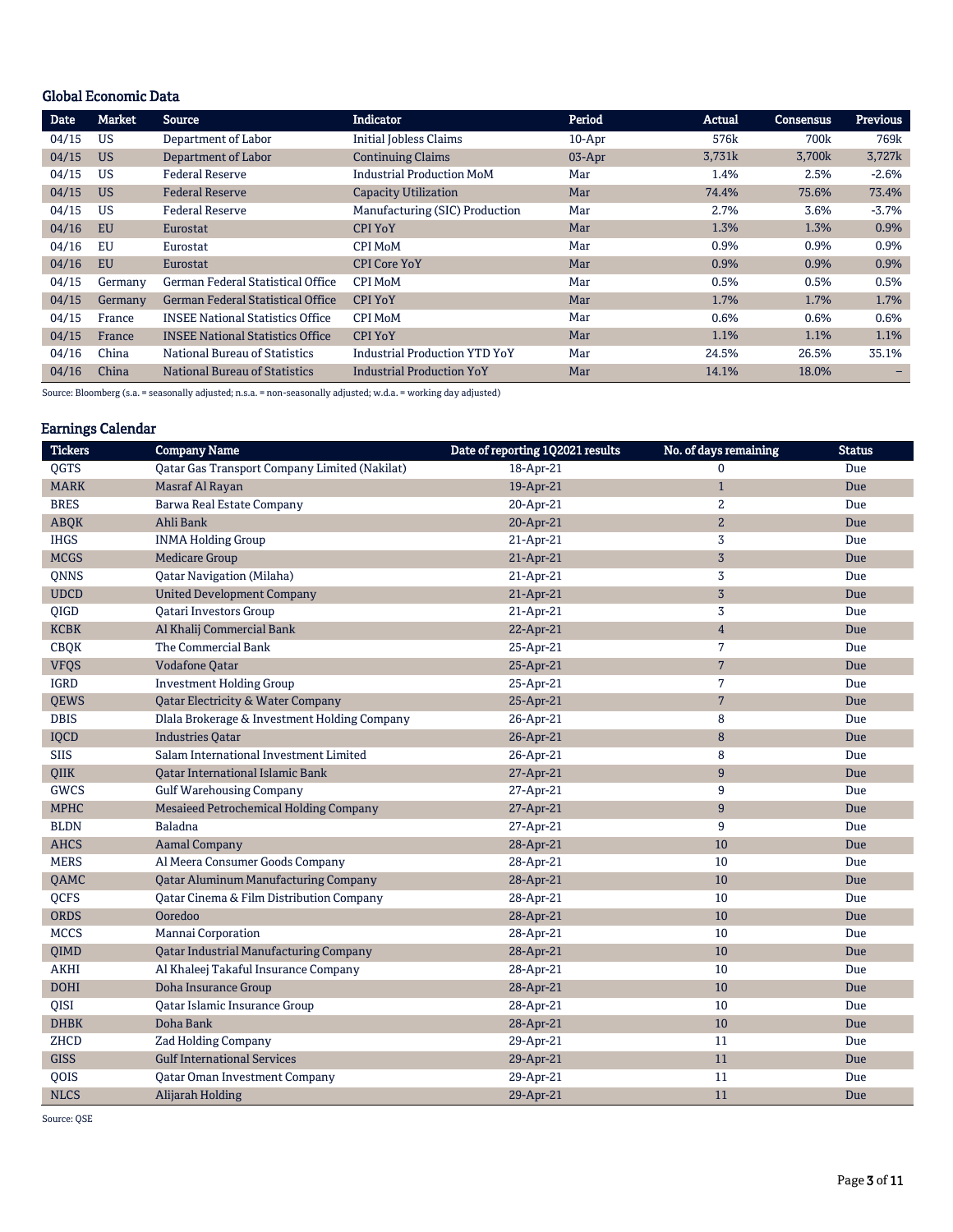# News

## Qatar

- OGMD's net profit rises YoY to QR0.5mn in 1Q2021 vs. net loss of QR2.4mn in 1Q2020 – Qatari German Company for Medical Devices (QGMD) reported net profit of QR0.5mn in 1Q2021 as compared to net loss of QR2.4mn in 1Q2020 and net profit of QR1.5mn in 4Q2020.The company's revenue came in at QR6.8mn in 1Q2021 versus QR2.1mn in 1Q2020 and QR3.2mn in 4Q2020. Earnings per share amounted to QR0.004 in 1Q2021 as compared to loss per share of QR0.021 in 1Q2020. (QSE)
- Qatari bourse revises down initial margins to 50% to enhance liquidity – Qatar Stock Exchange (QSE) has revised down the initial margins to 50% from the earlier stipulated 60%, a move that ought to enhance the liquidity and market attractiveness. "As part of the QSE's efforts to provide the best services to investors in line with international best practices, the initial margin in the margin trading rules has been amended to 50% instead of 60%," the bourse Chief Executive, Rashid bin Ali Al-Mansoori said in a tweet. This amendment would (help in) increasing the liquidity and attractiveness of the market, he said. The initial margin is the allowed amounts of money or securities deposited by the client in the margin trading account at the financial services company in accordance with the percentage determined in the margin trading pact in relation to the securities' market value to be traded via margin trading before the purchase process. The reduction in the initial margin would further increase the leverage, implying higher purchasing power for average investors, market sources said, adding it would also help in increasing trade volume and value. At present, the Group Securities and Commercial Bank Financial Services have launched margin trading services, while other intermediaries are also planning to launch in due course. As of now, margin trading is allowed on more than 40 of the 48 stocks and the two exchange traded funds, sponsored by Masraf Al Rayan and Doha Bank. The securities on which margin trading allowed include Industries Qatar, QNB Group, Ooredoo, Qatar Aluminium Manufacturing Company, Aamal Company, Al Khaleej Takaful, Barwa Real Estate Company, Baladna, Qatar Electricity & Water Company, The Commercial Bank, Qatar First Bank, Doha Bank, Dlala Brokerage & Investment Holding Company, WOQOD, Qatari German Company for Medical Devices, Doha Insurance Group, Nakilat, Ezdan Holding Group, Qatar Islamic Bank, Gulf International Services, Qatari Investors Group, Gulf Warehousing Company, Qatar International Islamic Bank, Investment Holding Group, Qatar Industrial Manufacturing Company, Inma Holding Group, Qatar Islamic Insurance Group, Medicare Group, Milaha, Qatar National Cement, Mesaieed Petrochemical Holding Company, Qatar Oman Investment Company, Salam International Investment Limited, Mazaya Real Estate Development, United Development Company, Widam Food Company and Vodafone Qatar. The margin trading is transaction or transactions, whereby a financial services company pays a percentage of the securities' market value purchased for its client pursuant to the agreement governing the relation between them. (Gulf-Times.com)
- HSBC Chief: North Field Expansion project is expected to drive significant economic growth in Qatar - The nearly \$30bn North

Field Expansion project is expected to drive significant economic growth in the country and would provide number of opportunities for banks, according to HSBC Qatar's CEO, Abdul Hakeem Mostafawi. The opportunities, he said are in the areas of advisory and capital markets, contract financing, corporate and project financing and supply chain for state entities, local corporates and multinationals. "With the \$30bn North Field Expansion project, Qatar is on track to return as the world's largest LNG producer by 2030 and will be able to supply for the increasing global demand of this transition fuel to greener energy sources," Mostafawi said in an interview with Gulf Times. The HSBC Qatar CEO was bullish about growth opportunities in Qatar. Mostafawi said, "We are experiencing a sense of optimism for growth in Qatar. All indicators suggest that the economic outlook is positive and boosted by the ongoing investment in the country's infrastructure and economic diversification driven by an expected boom in the services sector ahead of the FIFA World Cup Qatar 2022 and the North Field gas expansion project." (Gulf-Times.com)

- UDCD exercises its right purchasing the allotted shares from Natonal Central Cooling Company shares in Qatar District Cooling Company – United Development Company (UDCD) & its subsidiaries announced exercising their right purchasing the allotted shares for them from National Central Cooling Company shares in Qatar District Cooling Company (Qatar Cool). Approval from relevant government authorities is in progress to affect the transfer of shares ownership to UDCD & its subsidiaries. (QSE)
- DBIS to disclose its 1Q2021 financial results on April 26 Dlala Brokerage and Investment Holding Company (DBIS) will disclose its financial statement for the period ending March 31, 2021 on April 26, 2021. (QSE)
- AHCS to disclose its 1Q2021 financial results on April 28 Aamal Company (AHCS) will disclose its financial statement for the period ending March 31, 2021 on April 28, 2021. (QSE)
- IHGS board of directors to meeting on April 21 Inma Holding (IHGS) has announced that its board of directors will be holding a meeting on April 21, 2021 to discuss the to discuss and disclose the company's interim financial results for the period ending on March 31, 2021. (QSE)
- $\bullet$  QCFS to hold its investors relation conference call on May 3 Qatar Cinema & Film Distribution Company (QCFS) announced that the conference call with the Investors to discuss the financial results for the 1Q2021 will be held on May 3, 2021 at 12:00 pm, Doha time. (QSE)
- BRES to hold its investors relation conference call on April 22 Barwa Real Estate Company (BRES) announces that the conference call with the Investors to discuss the financial results for the 1Q2021 will be held on April 22, 2021 at 12:30 pm, Doha time. (QSE)
- MARK to hold its investors relation conference call on April 21 Masraf Al Rayan (MARK) announced that the conference call with the Investors to discuss the financial results for the 1Q2021 will be held on April 21, 2021 at 01:30 pm, Doha time. (QSE)
- Page 4 of 11 MCGS to hold its investors relation conference call on April 22 – Medicare Group (MCGS) announced that the conference call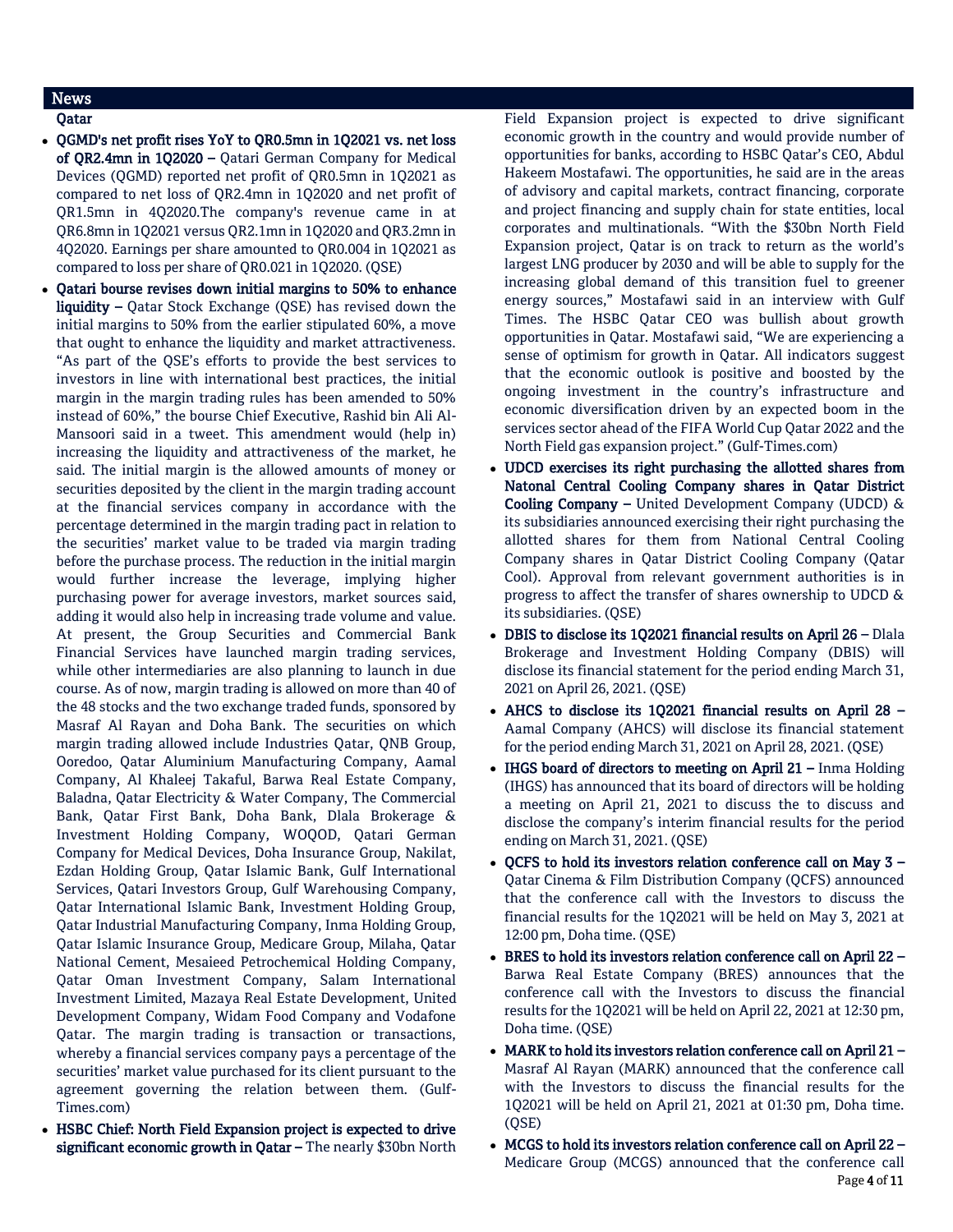with the Investors to discuss the financial results for the 1Q2021 will be held on April 22, 2021 at 12:00 pm, Doha time. (QSE)

- IGRD announces the opening of nominations for four Independent members in its board of directors – As the Independent Directors' membership term expires in May 2021, Investment Holding Group (IGRD) announced the opening of the nomination period for the Independent membership of the company's board of directors for four seats for a term of three years, i.e. 2021-2024, from April 18, 2021 until the end of business day April 27, 2021. Those who wish to run the elections can submit their completed application form either by hand along with their resumes and Good Conduct Certificate to the Nominations and Remunerations Committee, Investment Holding Group offices to the attention of the committee's secretary or may send it to email address s.daakour@ihgqatar.com. Elections shall take place during the Company's Ordinary General Assembly meeting (AGM). The meeting's agenda and date will be announced in two local daily newspapers at least fifteen (15) days before the meeting, once approved by the relevant authorities. (QSE)
- KPMG: Qatar's manufacturing sector likely to employ over 100,000 by 2025 – Qatar's manufacturing sector will emerge as a major employment generator in the country in the next few years, driven by efforts of the government to diversify the economy and boost Small and Medium Enterprises (SMEs). The number of people employed in the sector is expected to grow to 101,000 in 2025, according to a recent report by KPMG. "The government's effort to boost SME sector manufacturing and the shifting focus towards non-hydrocarbon sector exports is expected to drive the production value for manufacturing sector by 30 percent from 2019 to 2025," said a report titled 'Qatar Industrial Landscape 2.0: Resilient and Stronger' by KPMG. "The number of people employed is also expected to grow from 85,000 to 101,000 in 2025 along with rise in number of establishments by 1.2% CAGR to 3,486 from 3,239 during the same period," it added. The government has developed Qatar National Manufacturing Strategy 2018-2022 that aims at accelerating growth in the manufacturing sector as an engine for economic development and diversification. In line with Qatar National Vision 2030 and second National Development Strategy (NDS-2), a comprehensive manufacturing strategy was launched to create conditions to enable a vibrant manufacturing sector, remove artificial constraints and create a unique investment proposition for its manufacturing sector. The manufacturing sector strategy is based on nine enablers that would help redefine the manufacturing landscape in Qatar. Further, it has identified seven manufacturing strategic subsectors such as polymers, plastics, aluminium, additive manufacturing, food & beverage, pharmaceutical and extreme environment services. The share of manufacturing sector is also expected to increase in Qatar's economy. As per World Economic Outlook October 2020 forecast, Qatar's nominal GDP is expected to reach QR697bn in 2025. (Peninsula Qatar)
- MoPH: Vaccine eligibility threshold lowered to 35 years The Ministry of Public Health (MoPH) has announced that it has lowered the age threshold for COVID-19 vaccine eligibility to 35 years. The change comes as part of the phased roll-out of the

National COVID-19 Vaccination Program which continues to pick up pace and has now administered more than 1,200,000 doses to the most at risk members of Qatar's population. (Gulf-Times.com)

 Ezdan: Building sales take over 83.8% of weekly realty activity during April 4-8 – The weekly property market has witnessed a significant surge in the volume of building sale deals, which generated up to QR656.3mn or 83.8% of the total sales volume, while land lots generated up to QR126.9mn or 16% of the total sales, according to the Ezdan Real Estate's (Ezdan) report. From April 4 to 8, market activity showed that the registered property sales made QR783mn and were distributed among the municipalities of Umm Salal, Al Khor, Al Dhakhira, Doha, Al Rayyan, Al Shamal, Al Daayen, and Al Wakra. This included the sales of vacant lands, residences, multi-use buildings, multiuse land lots, and residential buildings, according to data gleaned from the real estate bulletin released by the Real Estate Registration Department. Al Rayyan Municipality ranked first in terms of value through the sale of a residential building in Al Rayyan Al Jadded at a value of QR421.4mn. The building spans over an area of 23,484 square meters and was sold at a price of QR1,667 per square foot. Doha also witnessed the sale of a residential compound in the Fereej Al-Asiri area at a value of QR83mn extending over an area of 15,312 square meters, and was sold for QR503 per square foot. Ezdan Real Estate Company runs more than 22,800 residential units and around 790 commercial units inside Doha and its environs, including Al Wakra and Al Wukair. The company continues to invest in the real estate sector and contribute to real estate development in the State of Qatar on a large scale. (Gulf-Times.com)

### International

 US housing starts near 15-year high; consumer sentiment rises moderately – US homebuilding surged to nearly a 15-year high in March, but soaring lumber prices amid supply constraints could limit builders' capacity to boost production and ease a shortage of homes that is threatening to slow housing market momentum. The sharp rebound reported by the Commerce Department on Friday added to robust retail sales in March in suggesting that the economy was roaring after a brief weatherrelated setback in February. Increasing COVID-19 vaccinations, warmer weather and massive fiscal stimulus are driving the economy, with growth this year expected to be the strongest in nearly four decades. But caution is starting to creep in among consumers as the course of the pandemic remains uncertain and inflation is showing signs of heating up. Other data on Friday showed consumer sentiment rose moderately in early April. Housing starts surged 19.4% to a seasonally adjusted annual rate of 1.739mn units last month, the highest level since June 2006. Economists polled by Reuters had forecast starts would rise to a rate of 1.613mn units in March. Starts soared 37.0% on a YoY basis in March. Homebuilding slumped in February as large parts of the country reeled from unseasonably cold weather, including winter storms in Texas and other parts of the densely-populated South region. Groundbreaking activity increased in the Northeast, Midwest and South, but fell in the West. Permits for future home building rose 2.7% to a rate of 1.766mn units last month, recouping only a fraction of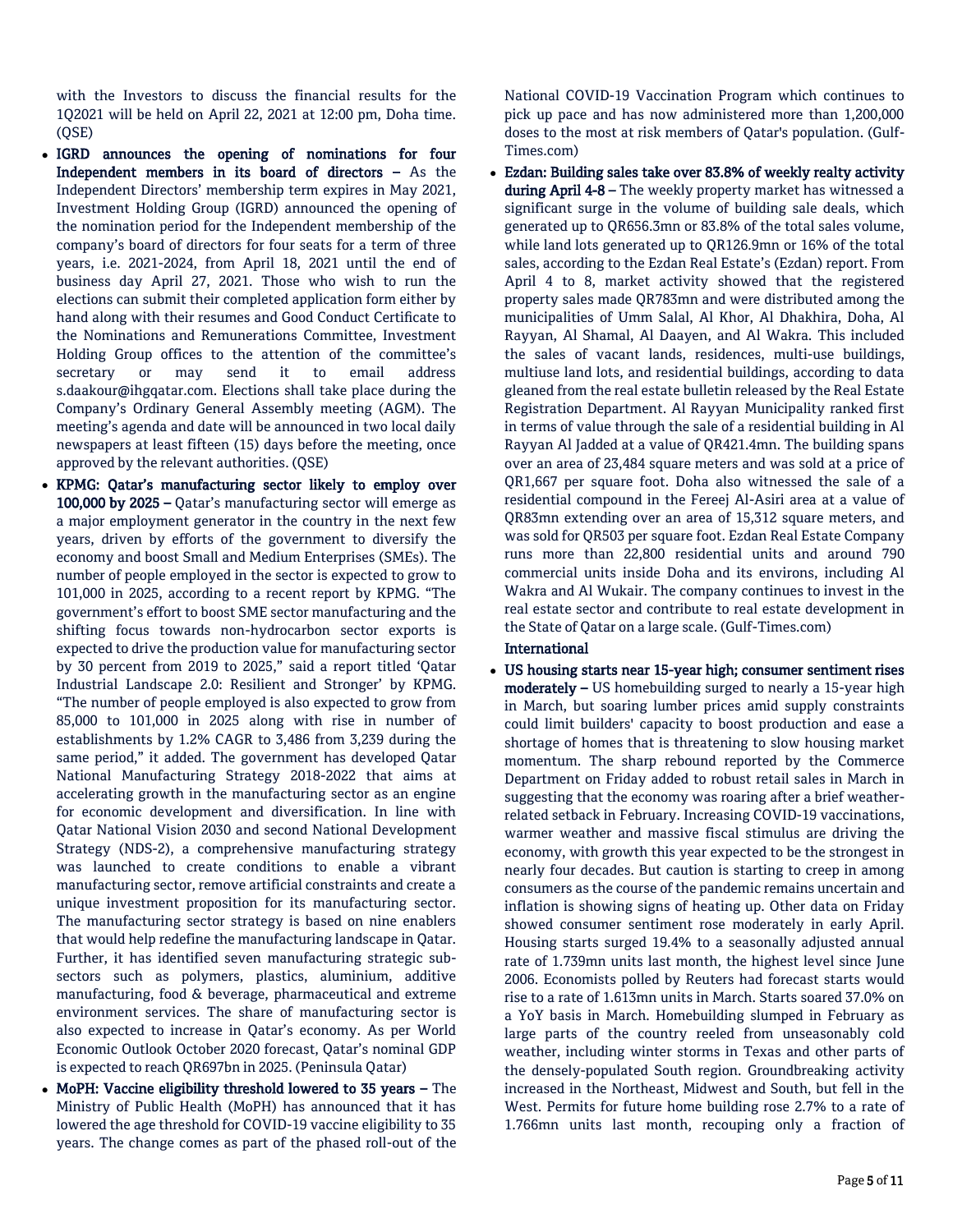February's 8.8% plunge. They jumped 30.2% compared to March 2020. (Reuters)

- Foreign selling in Treasuries in February hits highest since April 2020 – Foreign outflows in Treasuries hit their highest since April last year, according to data from the US Treasury released on Thursday, as investors sold government debt on expectations that yields would go higher as the economy emerged from the pandemic. On a transaction basis, foreign investors sold \$65.46bn in Treasuries in the month, compared with outflows of \$49.13bn the previous month. Investors have sold Treasuries in nine of the last 12 months. Foreign holdings of Treasuries overall declined to \$7.098tn in February, from \$7.119tn the previous month. In January, foreign ownership of Treasuries gained the most in six months. At the end of February, US benchmark 10-year Treasury yields were at 1.456%, up from 1.077% at the beginning of the month. An improving US economy due in part to increased vaccinations pushed yields higher in February and prompted market expectations that the Federal Reserve might raise interest rates earlier than what officials had suggested, which was not until at least 2024. The Fed stuck to its guns and said no rate hike is forthcoming over the next few years. Japan led the slide in foreign holdings in February, with \$1.258tn, from \$1.276tn in January, which, analysts said, may have been related to the country's March fiscal year-end. Japanese investors tend to sell US assets and repatriate those proceeds back to their home country for balance sheet purposes, with the approaching fiscal-year end. Japan remains the largest non-US holder of US government debt. (Reuters)
- US consumer sentiment rises to one-year high in early April US consumer sentiment increased to a one-year high in early April amid strengthening economic growth, though households worried about inflation heating up this year, according to a survey released on Friday. The University of Michigan said its preliminary consumer sentiment index rose to 86.5 in the first half of this month from a final reading of 84.9 in March. Economists polled by Reuters had forecast the index rising to 89.6. The survey's barometer of current economic conditions increased to a reading of 97.2 from 93.0 in March. Its measure of consumer expectations was unchanged at 79.7. The survey's one-year inflation expectation jumped to 3.7% from 3.1%, while its five-to-10-year inflation outlook was unchanged at 2.7%. (Reuters)
- UK population growth lowest since 2003 as COVID hits The UK's population rose at its slowest pace in nearly two decades in the year to mid-2020 and the COVID-19 pandemic looks on track to cause the first net annual outflow of migrants since 1993, statistics office data showed. The UK population rose to 67.1mn people in the middle of last year from 66.8mn in mid-2019, the weakest annual growth since 2003, the data showed. COVID-19 has claimed more than 127,000 lives in Britain, the highest total in Europe - though most of those were recorded after the mid-point of last year. It also appears to have led to a sharp fall in immigration to Britain, at least temporarily. The UK's population growth rate in the year to mid-2020 dropped to 0.47% from 0.54% in the year to mid-2019, according to provisional data published by the Office for National Statistics on Friday. The ONS described the growth estimate as "marking

one of the smallest increases seen in the context of historical trends". Annual population growth in Britain exceeded 0.8% in 2011 and 2016, reflecting high levels of net migration, especially from eastern and southern Europe. Britain introduced tougher immigration rules at the start of this year, following its departure from the European Union, aimed at reducing the number of lower-skilled migrants. (Reuters)

- ACEA: European new car sales jump 87% year-on-year in March – European car registrations jumped in March, industry data showed on Friday, recovering from the collapse seen a year ago when coronavirus lockdowns and accompanying uncertainty across Europe took a toll on sales. New car registrations rose by 87.3% YoY to 1,062,446 vehicles in the European Union, figures from the European Automobile Manufacturers' Association (ACEA) showed. Italy, the first country to lock down in Europe last year, posted the biggest increase of 497%, followed by France on 192% and Spain on 128%, while Germany saw sales rise 36%. Sales at Volkswagen and Stellantis to the EU, Britain and the countries of the European Free Trade Association (EFTA), rose by 46% and 140% respectively, while Renault reported a rise of 70%. Luxury automakers also saw sales jump in March, with BMW reporting a rise of 43% and rival Daimler reporting a 11% rise. (Reuters)
- Cheaper cellphone charges to weigh on BOJ's inflation forecast – The Bank of Japan's (BOJ) new price forecast due later this month will likely come under significant downward pressure due to cuts in cellphone charges, sources said, adding to doubts about when it will achieve its elusive 2% inflation target. Such renewed weakness in prices would contrast with recent rises in US inflation that is complicating the Federal Reserve's communication with financial markets, and add pressure on the BOJ to maintain its massive stimulus for years to come, analysts say. The impact of cellphone fee cuts, however, will be transitory and won't affect the BOJ's monetary policy or its view that an expected economic recovery will push up prices eventually, three sources familiar with its thinking said. All sources spoke on condition of anonymity as they were not authorized to speak publicly. Nodding to Prime Minister Yoshihide Suga's calls to ease burdens on households, major carriers slashed cellphone fees from April - a factor the BOJ will incorporate in quarterly projections due at its next policy meeting on April 26-27. The government has not published estimates on how much the lower fees could affect the consumer price index (CPI). The April CPI data won't come out until after the BOJ's meeting. Some analysts expect the fee cuts to push down core CPI by up to 0.6% point. That may more than offset factors pushing up prices, such as rising energy costs and a termination of a government discount campaign for domestic travel, analysts say. In current forecasts made in January, the BOJ expects core consumer prices to rise 0.5% in the current fiscal year that began in April, and accelerate to 0.7% the following year. The cellphone fee cuts will mainly affect this year's CPI. (Reuters)
- China's 1Q GDP grows at record pace as recovery speeds up China's economic recovery quickened sharply in the first quarter to record growth of 18.3% from last year's deep coronavirus slump, propelled by stronger demand at home and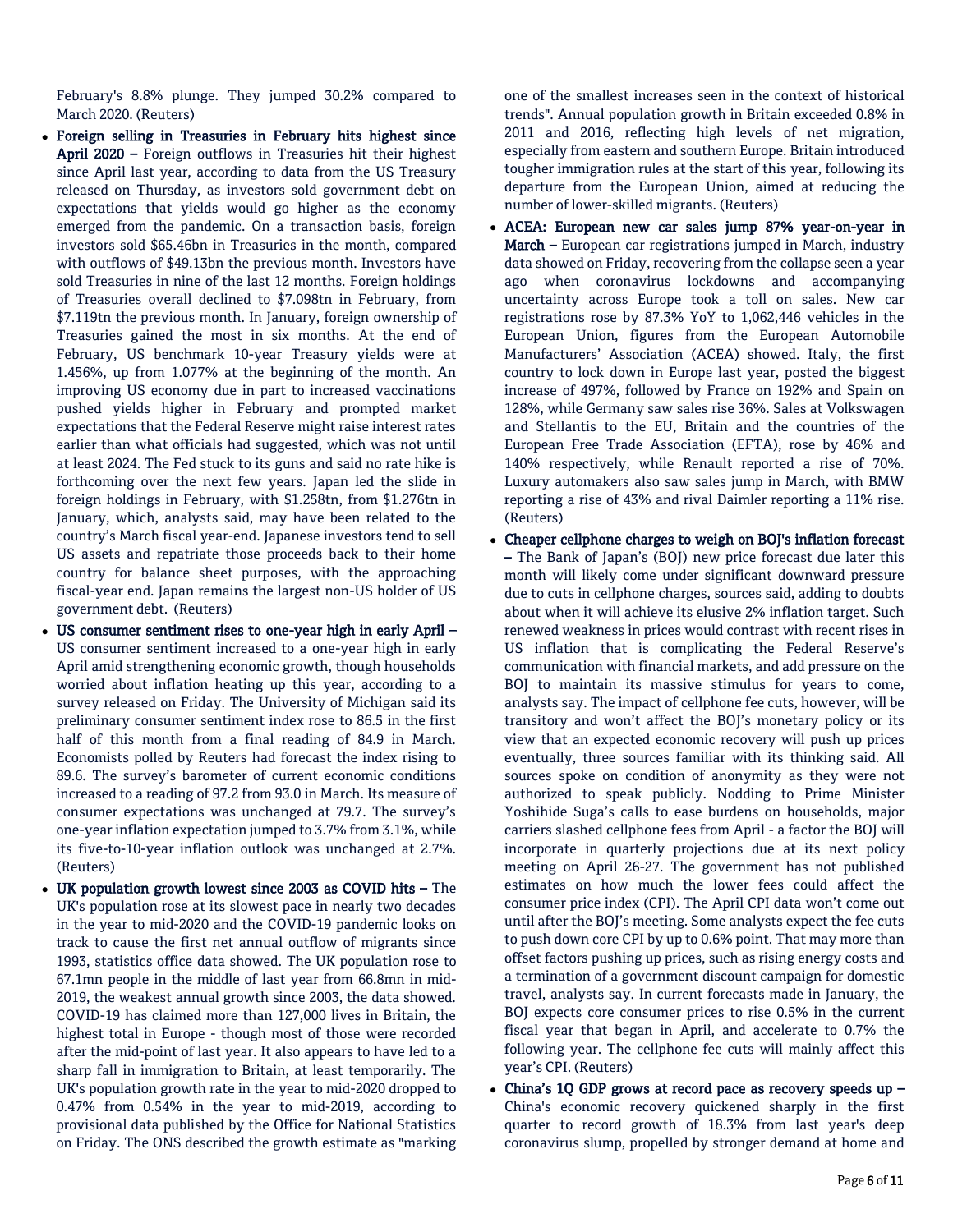abroad and continued government support for smaller firms. But the brisk expansion, heavily skewed by the plunge in activity a year earlier, is expected to moderate later this year as the government turns its attention to reining in financial risks in overheating parts of the economy. While the jump in GDP undershot the 19% forecast by economists in a Reuters poll, the official data showed it was the fastest growth since quarterly records began in 1992 and up from 6.5% in the fourth quarter last year. Aided by strict virus containment measures and emergency relief for businesses, the economy has recovered from a steep 6.8% slump in the first three months of 2020, when an outbreak of COVID-19 in the central city of Wuhan rapidly became a crippling pandemic that has killed about 3mn worldwide. China's rebound has been led by exports as factories raced to fill overseas orders and more recently a steady pickup in consumption as shoppers returned to restaurants, malls and car dealerships. Retail sales increased 34.2% YoY in March, beating a 28.0% gain expected by analysts and stronger than the 33.8% jump seen in the first two months of the year. Other data, however, showed a moderation in expansion with quarteron-quarter growth slowing to 0.6% in January-March from a revised 3.2% in the previous quarter, missing expectations for a 1.5% increase. Factory output grew 14.1% year-on-year in March, slowing from a 35.1% surge in the January-February period and lagging a forecast 17.2% rise. (Reuters)

- $\bullet$  India's monsoon rains forecast to be average in 2021 India is likely to receive an average amount of rain in the 2021 monsoon, the state-run weather office said on Friday, raising expectations of higher farm and economic growth in Asia's third-biggest economy, which is reeling from a surge in coronavirus cases. Monsoon rainfall is expected to total 98% of the long-term average, M. Rajeevan, secretary at the Ministry of Earth Sciences, told a virtual news conference. The state-run India Meteorological Department (IMD) defines average, or normal, rainfall as between 96% and 104% of a 50-year average of 88 cm (34 inches) for the entire four-month season beginning June. In the midst of the coronavirus pandemic, agriculture has been a bright spot in India's economy, and a good monsoon would help the sector and the countryside, said Radhika Rao, economist at DBS Bank in Singapore. The monsoon, the lifeline of the country's \$2.9tn economy, delivers nearly 70% of rains that India needs to water farms and recharge reservoirs and aquifers. Nearly half of India's farmland, without any irrigation cover, depends on annual June-September rains to grow crops such as rice, corn, cane, cotton and soybeans. Farming accounts for nearly 15% of India's economy but sustains more than half of India's 1.3bn people. Monsoon rains lash the southern tip of Kerala state around June 1 and retreat by September. (Reuters)
- Bank of America management offers optimistic outlook on economy, reserves - Bank of America Corp. executives offered a sunny forecast for economic growth on Thursday, citing consumer spending trends and effervescent markets, after the bank squeaked by Wall Street estimates for first-quarter profits. Bank of America's retail customers have put more deposits into the bank, using some extra cash to pay down debts and invest, executives said. These trends have been driven by government stimulus programs that have propped up struggling workers during the pandemic, as well as vaccine rollouts that have allowed businesses to open up again. Consumer spending is

now higher than it was before the pandemic, while individuals' investment accounts at Bank of America are at a record level. If the recovery continues as expected, with US economic output growing and unemployment declining, Bank of America's profits can flourish in upcoming periods, executives said. Some of this was already evident in Bank of America's first-quarter results. The second-largest US bank was able to "release" \$2.7bn worth of funds it had set aside for loans that might go bad, because of an improving outlook. Bank of America expects to release more reserves in the coming quarters as the economy improves, Chief Financial Officer Paul Donofrio said. However, low interest rates and declining balances put a dent in the income Bank of America earns from traditional lending during the first quarter. Its results were also muddied by \$800mn in unusual expenses for compensation, real estate and taxes. (Reuters)

 Citi to exit retail banking in 13 markets across Asia, Europe – Citigroup Inc. plans to exit retail banking in 13 markets across Asia and the Europe, Middle East and Africa region. The bank will instead operate its consumer-banking franchise in both regions from four wealth centers in Singapore, Hong Kong, the UAE and London, it said in a statement. The move is part of an ongoing review of the company's strategy by Chief Executive Officer Jane Fraser, who took over last month. "This positions us to capture the strong growth and attractive returns the wealth-management business offers through these important hubs," Fraser said in the statement. Citigroup will exit its consumer franchises in Australia, Bahrain, China, India, Indonesia, South Korea, Malaysia, the Philippines, Poland, Russia, Taiwan, Thailand and Vietnam. The firm will continue to offer products in those markets to customers of its institutional client's group, which houses the private bank, cash-management arm and investment-banking and trading businesses. The New York-based bank has already been building out a wealth-advisory hub in Singapore. The 30,000 square-foot (2,800-square-meter) space is the largest of its kind for the bank and has room for more than 300 relationship managers and product specialists. The withdrawal came as Citigroup reported record quarterly profit, boosted by the flurry of blank-check companies it helped take public in the first three months of the year. (Bloomberg)

### Regional

- Saudi wholesale price index up 8.7% YoY in March Saudi Arabia's Wholesale Price Index (WPI) for March 2021 rose 8.7% YoY, according to the Saudi General Authority for Statistics (GaStat). The WPI was also higher by 0.8% compared with its 7.3% reading for February. GaStat attributed the increase of the WPI in March to a rise of 14.6% in the prices of metal products, machinery, and equipment. The rise in the WPI was also due to "the overall impact of the increase of the value-added tax (VAT) from 5% to 15% in July 2020," according to the authority. The monthly rise in the index, meanwhile, was affected by a 2.2% increase in prices of other transportable goods compared to February. This can be attributed to a rise of 4.1% in the prices of refined petroleum products. (Zawya)
- Saudi inflation rate eases further in March to 4.9% Saudi Arabia's inflation rate fell to 4.9% in March from 5.2% the previous month, easing further to its lowest since authorities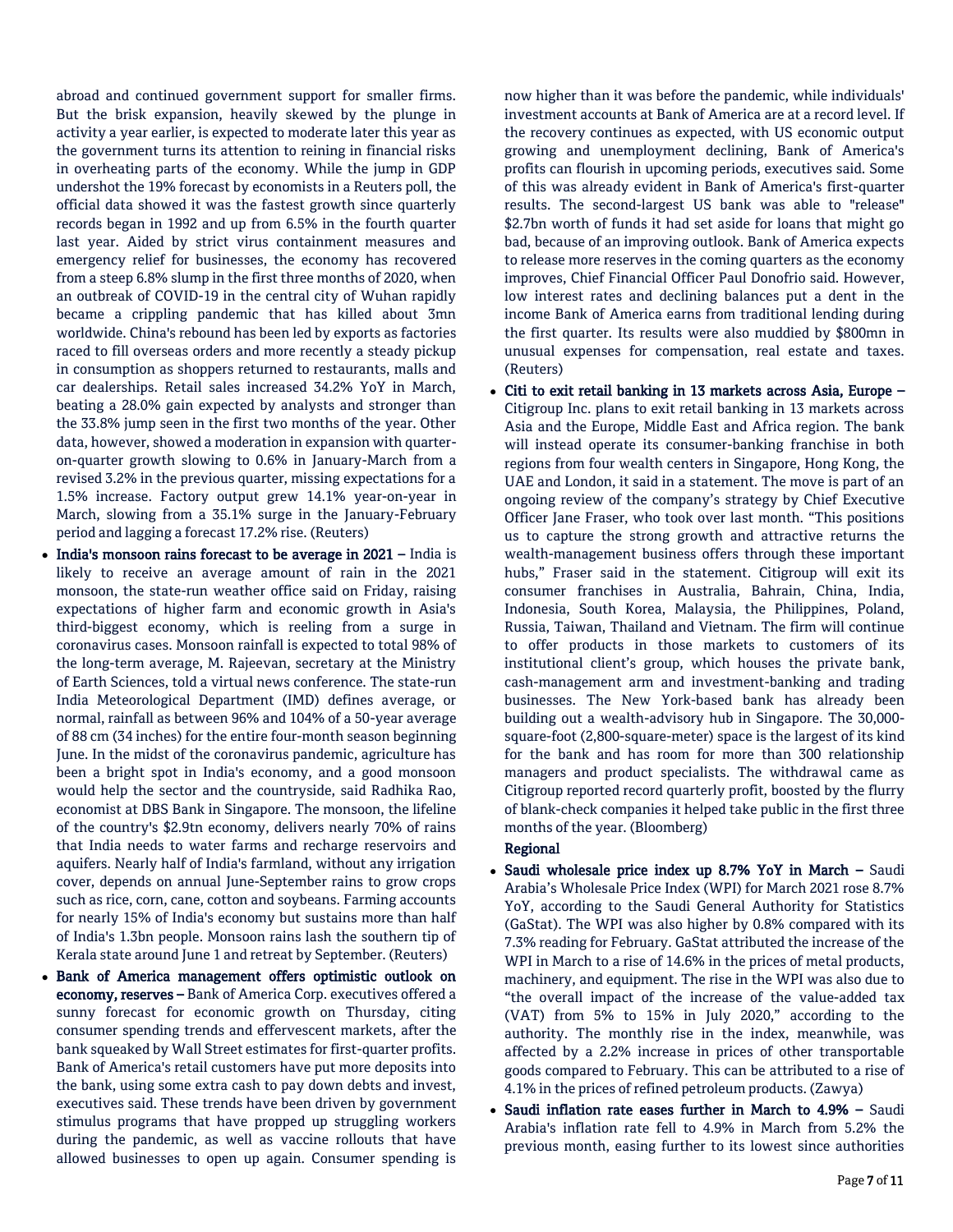hiked value-added tax last year to increase non-oil revenues as crude prices declined. "Consumer prices still reflect an increase of the Value Added Tax (VAT) from 5% to 15% in July 2020," the General Authority for Statistics said. The annual 4.9% increase was mainly due to food and transport prices, which rose 10.2% and 10.5% respectively, it said. (Zawya)

- Aramco pipeline investors to refinance loan with bonds next year – EIG Global Energy Partners will lead a yet-unnamed consortium to issue billions of dollars in bonds across two or three transactions to replace bank debt backing an investment in Saudi Aramco's oil pipeline assets, two sources said. The Washington, DC-based firm's consortium will issue bonds to replace \$10.5bn in so-called staple financing that was arranged by Aramco for potential suitors to take the 49% stake, the sources said. The \$12.4bn deal, announced last Friday, gives the EIG-led group a stake in Aramco Oil Pipelines, which has the rights to 25 years of tariff payments for oil transported through Aramco's oil pipeline network that traverses the world's largest crude exporter. The staple financing backing the deal had a five-year maturity and one-year extension option, the sources said. EIG will replace the full amount with long-tenor bonds across two or three bond deals, they said. The first bond issuance will likely be in the first quarter of next year and the entire refinancing will be done within two years, the sources said. The equity portion of the \$12.4bn deal was \$1.9bn and the rest was the staple financing, one of the sources said. (Reuters)
- Petrochemical projects to drive Saudi oil, gas sector by 2025 Petrochemical projects are expected to drive the commencement of upcoming projects across the oil and gas value chain in Saudi Arabia, accounting for 61% of the total projects expected to start operations by 2025, according to GlobalData, a leading data and analytics company. Among these, new build projects dominate with 84%, while the rest are expansion projects, stated GlobalData in its report, Middle East Oil and Gas Projects Outlook to 2025 - Development Stage, Capacity, Capex and Contractor Details of All New Build and Expansion Projects. The report reveals that petrochemical projects will be the highest with 50, followed by midstream with 18, refinery at eight, and upstream (fields) at six. (Zawya)
- Binladin expects agreement on debt restructuring by 4Q2021 Saudi Arabia's Binladin Group expects to reach an agreement to restructure its debt by the fourth quarter of 2021, Al-Arabiya TV channel reported on Thursday citing CEO, Khalid al-Gwaiz. Saudi banks own 70% to 80% of the construction group's debt, he said. BinLadin's debt could range between \$20bn and \$30bn, sources familiar with the matter told Reuters in 2019. (Reuters)
- Saudi SIIG, National Petrochemical hire advisors for merger Saudi Industrial Investment Group (SIIG) hires HSBC as financial advisor for a potential combination, while National Petrochemical hires GIB Capital. Companies complete initial economic feasibility, and plan to start due diligence and negotiate terms for a potential combination. It plans to complete merger requirements by end of the year. (Bloomberg)
- Bank Albilad raises SR3bn via Sukuk private placement Bank Albilad has completed the issuance of Tier 2 Sukuk with a return of 3-month Saibor + 165 bps. The maturity of the Sukuk is 10 years callable at year 5. The offer also included option for

holders of SR2bn Sukuk due in 2026 to exchange it with Tier 2 issuance. Albilad Capital managed the placement. (Bloomberg)

- Saudi BATIC Investments plans SR300mn rights issue Saudi BATIC Investments has planned for a SR300mn rights issue. Aljazira Capital has been appointed as the financial advisor for the offering, the company said. The company will use the rights issue proceeds to finance expansion and acquire assets. (Bloomberg)
- S&P revises Oman Insurance Company's outlook to Positive from Stable – S&P revised its outlook on Dubai based Oman Insurance Co. (OIC) to positive from stable. At the same time, S&P affirmed its 'A-' long-term issuer credit and insurer financial strength ratings on the company. The positive outlook indicates that S&P could raise the ratings over the next two years if OIC further strengthens its operating performance while maintaining its market share and capital adequacy. S&P could consider a positive rating action over the next two years if the company improves operating performance consistently and sustainably, and maintains its market share and capital adequacy. S&P could revise the outlook to stable in that time if OIC's: Underwriting or investment performance were to weaken significantly compared with our base-case scenario; or Capital and earnings were to become volatile, contrary to our expectations. The outlook revision reflects positive operating performance and an improving capital base in the past two years. OIC has improved its underwriting and investment income consistently in that time, despite weaker economic conditions and recent market volatility. (Bloomberg)
- ADNOC keen to explore hydrogen potential with India Abu Dhabi National Oil Company (ADNOC) is keen to explore the potential of hydrogen, with both the private and public sectors, to support the growing demand for energy of its major trading partner, India. ADNOC's Managing Director and Group CEO, Sultan Ahmed Al Jaber as well as the UAE's Minister of industry and advanced technology, said although hydrogen is in its infancy, it has the potential to be a genuinely zero carbon fuel, and it presents an opportunity to accelerate the energy transition. "Today, India is one of our biggest and most important trading partners, particularly in the field of energy. And as India's demand for energy grows, we stand ready to help meet that demand by making the full portfolio of our products available to the Indian market," he told a virtual Hydrogen Roundtable organized by the Energy Forum and the Federation of Indian Petroleum Industry. Al Jaber said ADNOC currently produces about 300,000 tons of hydrogen per year. (Zawya)
- NBS posts 6.8% YoY rise in net profit to AED164.2mn in 1Q2021 – Sharjah Islamic Bank (NBS) recorded net profit of AED164.2mn in 1Q2021, an increase of 6.8% YoY. Net income from financing and investment products rose 17.6% YoY to AED263.2mn in 1Q2021. Total operating Income rose 13.7% YoY to AED343.6mn in 1Q2021. Total assets stood at AED54.9bn at the end of March 31, 2021 as compared to AED53.6bn at the end of December 31, 2020. Investment in Islamic financing stood at AED29.3bn (+0.2% YTD), while customers' deposits stood at AED35.5bn (+5.6% YTD) at the end of March 31, 2021. (ADX)
- IMF calls for "strong" fiscal consolidation in Kuwait The International Monetary Fund (IMF) said on Thursday Kuwait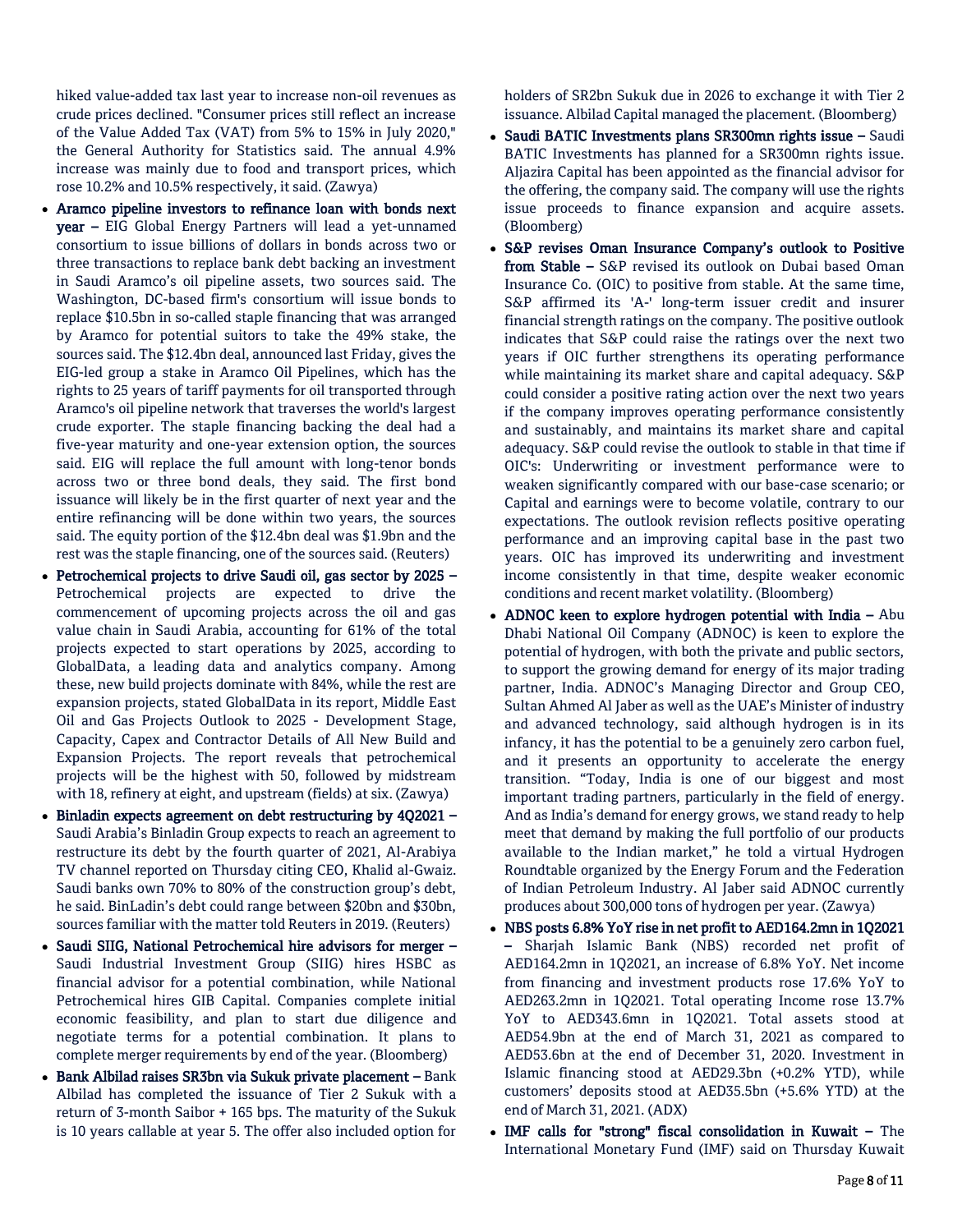would need strong fiscal consolidation to support growth after its finances were battered last year. The Gulf state's economy shrank by 8% last year, the Fund said in a statement on Thursday, adding that the country's fiscal balance worsened significantly year-on-year. Kuwait, like other oil exporters in the region, was hurt by the double shock of low oil prices and the COVID-19 pandemic, but a standoff between government and parliament has added pressure as reforms needed to refill state coffers have stalled. The IMF expects a gradual recovery and said that, as the recovery firms up, "strong fiscal consolidation and structural reforms would be needed to preserve fiscal buffers and strengthen growth." It said, however, that the Kuwaiti banking sector remained well capitalized and liquid, despite last year's downturn. Kuwait has taken several steps to mitigate a depletion of liquid assets at the treasury, including raising funds through asset swaps with its wealthy Future Generations Fund - a nest egg for when the country's oil runs out. Such steps may push back the risk of a liquidity crunch to the third quarter this year, Bank of America said last month. (Reuters)

- Moody's report: Kuwait's credit rating at risk In the latest report on Kuwait by Moody's, it warned that the liquidity risks threaten the credit rating in the short term, reports Al-Nahar daily. The agency explained that Kuwait's classification is restricted by the cracking of the relationship between the government and the National Assembly. It impedes the policymaking process and undermines the state's ability to adapt to economic and financial turbulence. Despite the wealth, Kuwait's economy is smaller than other oil-exporting Gulf economies. (Zawya)
- Oman rolls out 5% VAT on most goods and services Oman will implement a 5% value-added tax (VAT) on most goods and services, as of Friday. According to the Oman News Agency. The Omani government has also expanded the list of VATexempt goods from 93 to 488 basic commodities. These include vegetables, fruits, legumes, grains, dates, spices, oils, fish, red meat and poultry, milk, cheese, tea, coffee, sugar, salt, and juices without added sugars. Oman's tax authority had opened registration process for the companies to register in the special tax system in February last year, and plants to start levying VAT were announced in March 2020. (Zawya)
- NBOB's net profit falls 29.5% YoY to OMR6.9mn in 1Q2021 National Bank of Oman (NBOB) recorded net profit of OMR6.9mn in 1Q2021, registering decrease of 29.5% YoY. Operating Profit fell 0.7% YoY to OMR15.1mn in 1Q2021. Net Interest Income and income from Islamic Financing fell 1.3% YoY to OMR22.1mn in 1Q2021. Total assets stood at OMR3.77bn at the end of March 31, 2021 as compared to OMR3.82bn at the end of March 31, 2020. Loans, advances and financing activities for customers (net) stood at OMR2.9bn (+1.5% YoY), while customers' deposits and unrestricted investment accounts stood at OMR2.6bn (-3.5% YoY) at the end of March 31, 2021. (MSM)
- OAB's net profit falls 42% YoY to OMR3.3mn in 1Q2021 Oman Arab Bank (OAB) recorded net profit of OMR3.3mn in 1Q2021, registering decrease of 42% YoY. Net operating income rose 9% YoY to OMR26.7mn in 1Q2021. Total assets stood at OMR3.3bn at the end of March 31, 2021 as compared to OMR2.6bn at the

end of March 31, 2020. Loans, advances and financing activities for customers (net) stood at OMR2.6bn (+31% YoY), while total deposits stood at OMR2.7bn (+35% YoY) at the end of March 31, 2021. (MSM)

- ABOB's net profit falls 9.4% YoY to OMR6.4mn in 1Q2021 Ahli Bank (ABOB) recorded net profit of OMR6.4mn in 1Q2021, registering decrease of 9.4% YoY. Operating income rose 4.0% YoY to OMR19.6mn in 1Q2021. Total assets stood at OMR2.8bn at the end of March 31, 2021 as compared to OMR2.5bn at the end of March 31, 2020. Net Loans & advances and Financing stood at OMR2.3bn (+7.0% YoY), while customer deposits stood at OMR1.9bn (+13.2% YoY) at the end of March 31, 2021. (MSM)
- BKSB posts 13.1% YoY rise in net profit to OMR7mn in 1Q2021 – Bank Sohar (BKSB) recorded net profit of OMR7.0mn in 1Q2021, an increase of 13.1% YoY. Operating income rose 13.5% YoY to OMR26.2mn in 1Q2021. Operating profit rose 15.5% YoY to OMR14.2mn in 1Q2021. Total assets stood at OMR3.8bn at the end of March 31, 2021 as compared to OMR3.4bn at the end of March 31, 2020. Net loans and advances stood at OMR2.5bn (+2.8% YoY), while customers deposits stood at OMR2.3bn (+7.6% YoY) at the end of March 31, 2021. (MSM)
- BKDB posts 2.2% YoY rise in net profit to OMR9.0mn in 1Q2021 – Bank Dhofar (BKDB) recorded net profit of OMR9.0mn in 1Q2021, an increase of 2.2% YoY. Profit from operations after provisions fell 0.3% YoY to OMR10.3mn in 1Q2021. Operating income rose 6.2% YoY to OMR33.0mn in 1Q2021. Total assets stood at OMR4.5bn at the end of March 31, 2021 as compared to OMR4.4bn at the end of March 31, 2020. Net loans and advances to customers stood at OMR3.3bn (+3.6% YoY), while deposits from customers stood at OMR3.1bn (+0.4% YoY) at the end of March 31, 2021. (MSM)
- BKMB posts 41.8% YoY rise in net profit to OMR47.2mn in 1Q2021 – Bank Muscat (BKMB) recorded net profit of OMR47.2mn in 1Q2021, an increase of 41.8% YoY. Net interest income & Islamic financing income rose 3.1% YoY to OMR83.7mn in 1Q2021. Operating profit rose 14.3% YoY to OMR74.3mn in 1Q2021. Net loans and Islamic financing stood at OMR9.3bn (+2.2% YoY), while customer deposits and Islamic deposits stood at OMR8.4bn (+2.1% YoY) at the end of March 31, 2021. (MSM)
- BKNZ posts 8% YoY rise in net profit to OMR3.0mn in 1Q2021 Bank Nizwa (BKNZ) recorded net profit of OMR3.0mn in 1Q2021, an increase of 8% YoY. Operating profit before provision and tax rose 43% YoY to OMR6.3mn in 1Q2021. Operating Income rose 24% YoY to OMR11.4mn in 1Q2021. Total assets stood at OMR1,252.1mn at the end of March 31, 2021 as compared to OMR1,058.9mn at the end of March 31, 2020. Financing to customers stood at OMR1,047.2mn (+19% YoY), while customers' deposits stood at OMR956.7mn (+14% YoY) at the end of March 31, 2021. (MSM)
- HBMO's net profit falls to OMR4.3mn in 1Q2021 HSBC Bank Oman (HBMO) recorded net profit of OMR4.3mn in 1Q2021. Operating Income fell 12.6% YoY to OMR16.6mn in 1Q2021. Total assets stood at OMR2.48bn at the end of March 31, 2021 as compared to OMR2.54bn at the end of March 31, 2020. Net loans and advances to customers stood at OMR1.3bn (-11.5%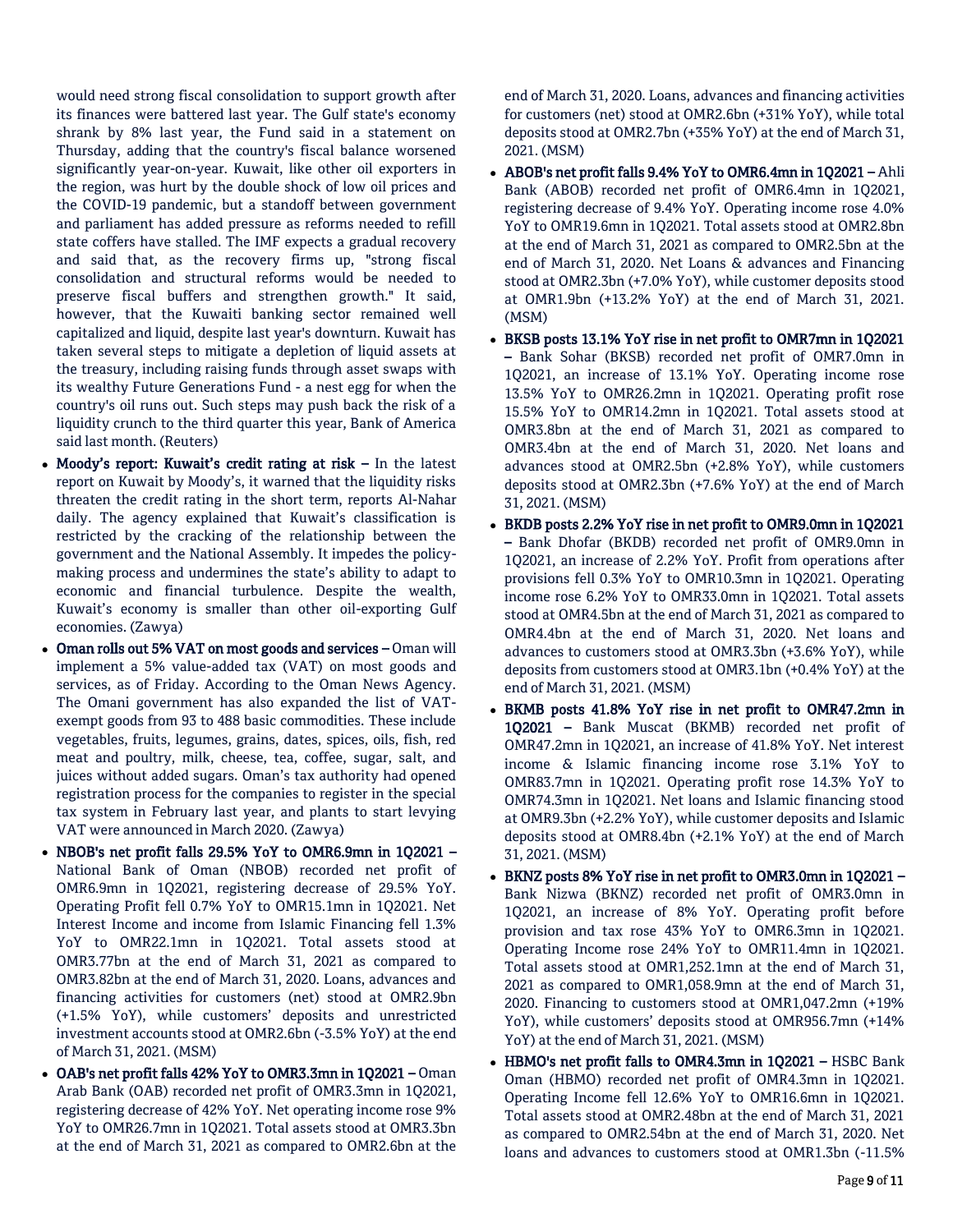YoY), while customers' deposits stood at OMR2.0bn (-3.5% YoY) at the end of March 31, 2021. (MSM)

• Investcorp sells Kee Safety Group to its management team -Investcorp sells UK-based safety solutions company Kee Safety Group to the latter's management team. No details on the transaction has been reported. (Bloomberg)